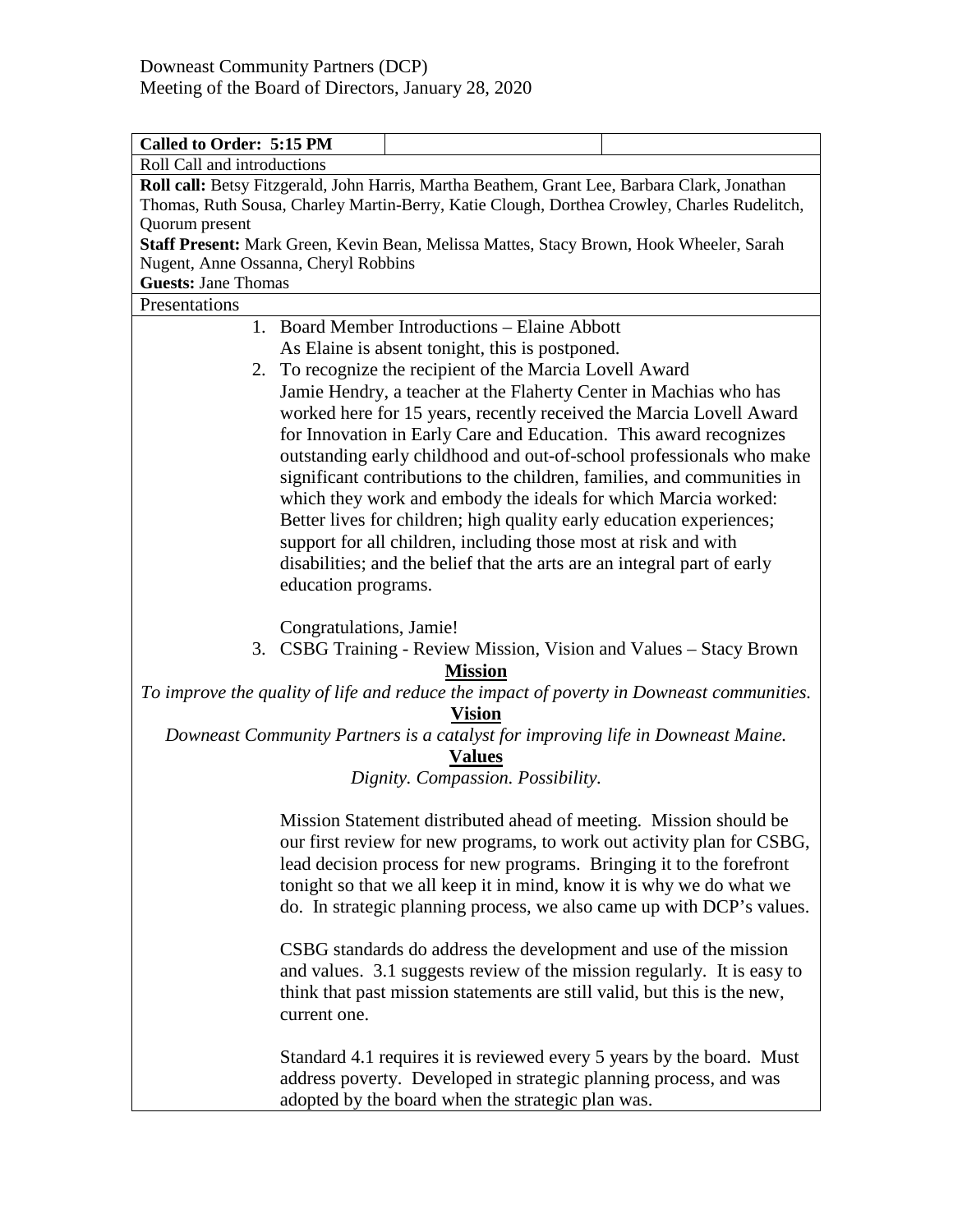| 4. Great Escape Raffle – Anne Ossanna<br>We are running a raffle to raise funds for Friendship Cottage. The<br>prize is \$1,000 toward travel anywhere in the world. Started selling<br>raffle tickets on Jan 2, up to 1500 tickets will be sold, prize drawing<br>will be on 7/15 at Friendship Cottage. |                                                |  |  |  |
|-----------------------------------------------------------------------------------------------------------------------------------------------------------------------------------------------------------------------------------------------------------------------------------------------------------|------------------------------------------------|--|--|--|
| Need to sell 135 tickets to break even.                                                                                                                                                                                                                                                                   |                                                |  |  |  |
| Budgeted this to raise \$6,000 this year from this raffle.                                                                                                                                                                                                                                                |                                                |  |  |  |
| Important to remember no sales under age 18, can't mail out tickets,<br>even if someone out of town buys tickets, call them and tell them their<br>numbers.                                                                                                                                               |                                                |  |  |  |
| To get tickets to sell, or to buy tickets, see Sarah Nugent or Anne<br>Ossanna.                                                                                                                                                                                                                           |                                                |  |  |  |
| Items for Board Action<br>III                                                                                                                                                                                                                                                                             |                                                |  |  |  |
| 1. Resolved to approve the Board Meeting Minutes from 12/3/2019                                                                                                                                                                                                                                           |                                                |  |  |  |
| <b>Discussion:</b> None                                                                                                                                                                                                                                                                                   |                                                |  |  |  |
| Action: Dorthea made the motion to approve the minutes as amended, John seconded.                                                                                                                                                                                                                         |                                                |  |  |  |
| <b>Motion passed.</b>                                                                                                                                                                                                                                                                                     |                                                |  |  |  |
| 2. Resolved to approve the following policies:<br>Code of Conduct-                                                                                                                                                                                                                                        | Return to Work-HR0043                          |  |  |  |
| <b>HR0002</b>                                                                                                                                                                                                                                                                                             |                                                |  |  |  |
| Diversity-HR0033                                                                                                                                                                                                                                                                                          | Professional Development-HR0047                |  |  |  |
| Labor Law Posters-HR0034                                                                                                                                                                                                                                                                                  | Performance Appraisal-HR0045                   |  |  |  |
| Outside Employment-HR0035                                                                                                                                                                                                                                                                                 | Performance Improvement-HR0046                 |  |  |  |
| Work Schedule-HR0038                                                                                                                                                                                                                                                                                      | Rehire-HR0044                                  |  |  |  |
| Make-up Time—HR0039                                                                                                                                                                                                                                                                                       | Payment of Wages-HR0049                        |  |  |  |
| Confidentiality-HR0040                                                                                                                                                                                                                                                                                    | Compensation Plan-HR0048                       |  |  |  |
| Workspace Appearance-HR0032                                                                                                                                                                                                                                                                               | Overtime-HR0050                                |  |  |  |
| Tobacco-Free Workplace-HR0027A                                                                                                                                                                                                                                                                            | Payroll Deductions-HR0051                      |  |  |  |
| Healthy and Safe Working Environment-<br>HR0041                                                                                                                                                                                                                                                           | Benefit Plans-HR0052                           |  |  |  |
| Employee Assistance Program—HR0042                                                                                                                                                                                                                                                                        | 403(b) Retirement plan—Tax Deferred<br>Annuity |  |  |  |
| Release of Information – G0001                                                                                                                                                                                                                                                                            |                                                |  |  |  |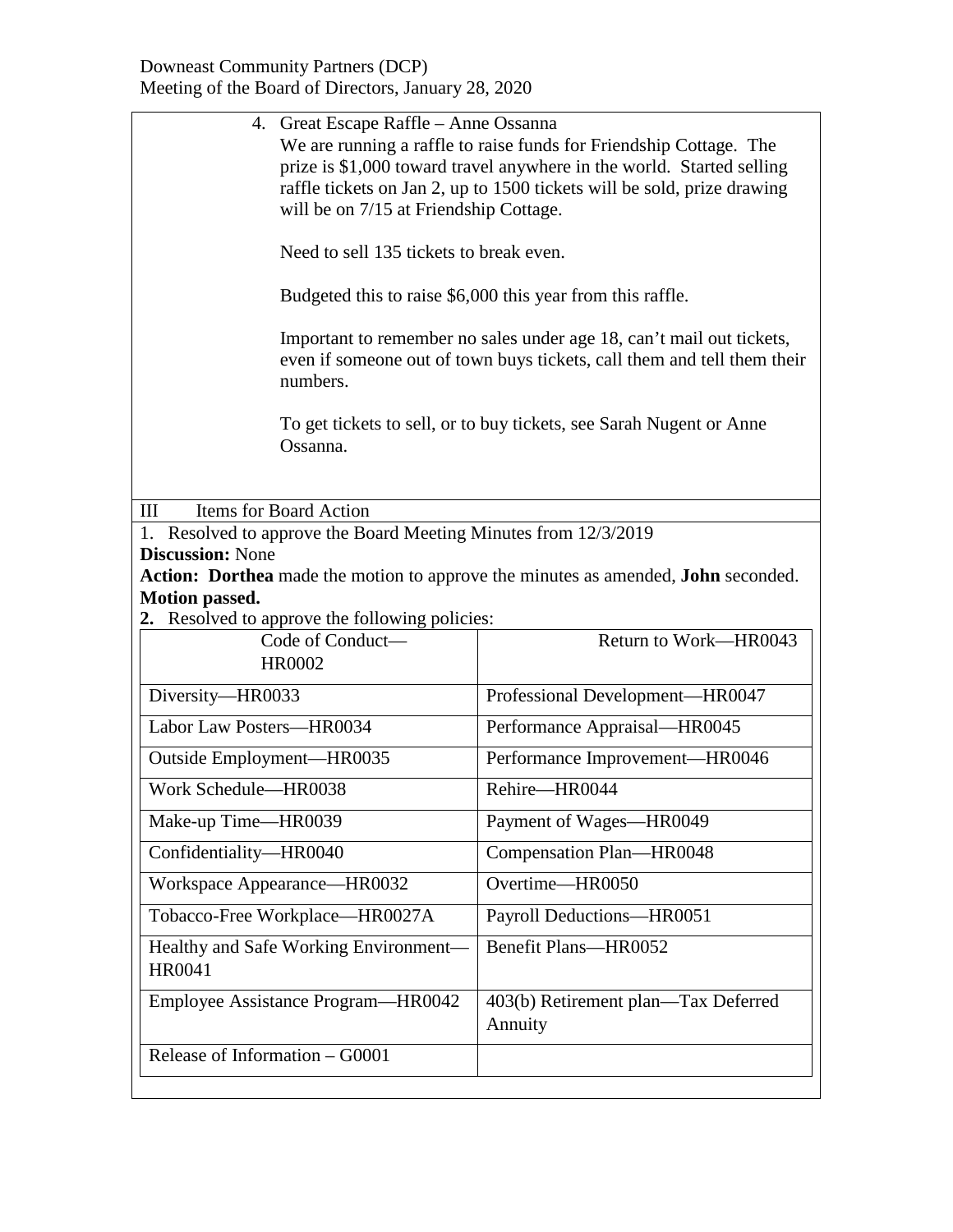**Discussion:** In strategic plan, we determined that we needed to make the compensation plan uniform, and to update policies. Compensation plan committee has been working for nearly a year on the plan, and Stacy and Hook took lead on personnel policies.

Stacy: You received policies in packet, highlights ones are only changes, all the rest have been previously approved. Some of these are compilations of WHCA/CFO policies, others have been tweaked. Code of Conduct has new language on expectations of behavior. New outside work and work schedule policy changes. We became a tobacco free workplace in November. Have to be 500 feet away from property, ECE already was smoke free. People drive away from the property to smoke. People have been very good about following the policy, maintaining break times.

Return to work – Hook has worked hard to get people working back after absence, even if in different division.

Retirement plan – we have a few part timers getting matching contributions, we will grandfather them, but future PT employees will not receive the match.

Release of info – made one single policy.

Comment: Tobacco is a crutch that people sometimes use in recovery, not supporting it might hurt people trying to recover.

We worked with Healthy Acadia to develop this policy, tried to address things, do not know specifically if we have written it in a way that supports recovery.

Also, past history, we tried this back at WHCA, and found people would stand out on the road, and that was a danger to them. Discussed this with smokers prior to implementation, seems to be accepted well.

Wanted to make it a little easier for people who might want to quit not have the social pressure.

Comment: Observed at Ellsworth hospital, at edge of parking lot, about 200 feet from building, there is a picnic table set up for smokers. Question the 500 feet.

Response – it is important that they are not on Route 1 on foot. Worked on this for quite a long time, implemented it in November, really no push back.

Question: What is our liability if someone gets hurt? Same liability as if they leave campus to go to a meeting.

Since November, have seen clients out in the parking lot at Bucksport Road, we don't police it or chase them down. At Avery Lane, or Friendship Cottage, they do police it and ask clients not to smoke on the property.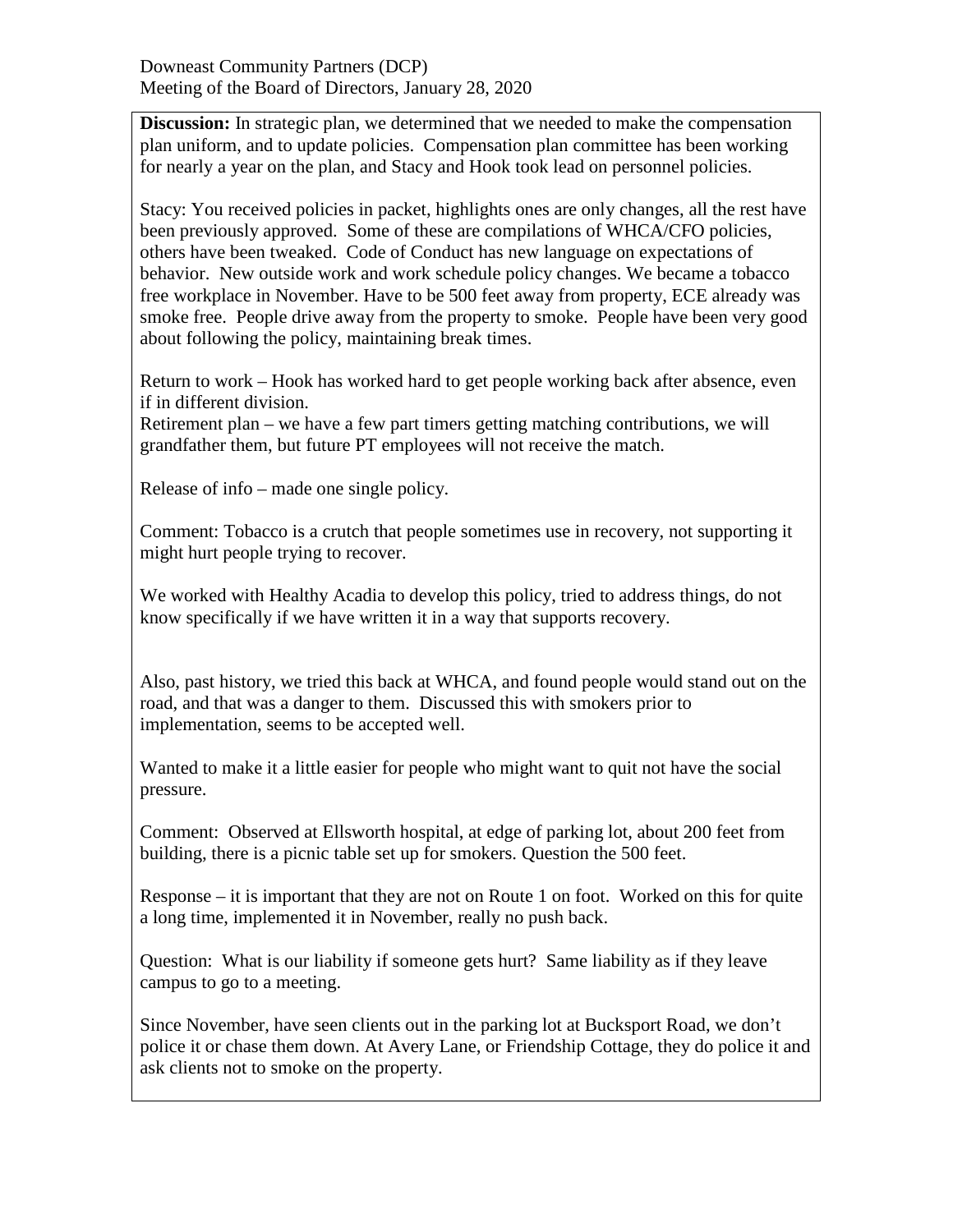Comment: there is no stronger addiction than nicotine.

Comment: it is a good experiment – see how it works, and how it rolls out. Think it is a good effort. If reaction changes, pull it back a little.

Having to get in car feels like a singular hardship to have to leave grounds by vehicle.

Response: not a control freak, but during the last 8 years, not one person has quit smoking, and several have tried. I thought I was creating an environment that made it too difficult for people to quit. Create a refuge from smoking. I felt guilt. All the smokers have been very respectful, and I have thanked them.

Didn't want to hassle the customers, wanted to create healthier employees.

There will be signage provided by Healthy Acadia.

Hook:

Everyone got a copy of the Compensation plan: had a conversation with the executive committee , will present it a little differently here – cover the reason behind it, and then we will have questions.

Two organizations (CFO, WHCA) came at compensation differently. Our charge was to come up with a plan that works agency wide. We talked about retention, retaining and attracting employees. Felt we needed to be as close to market as possible. Start pay close to market, then increases related to merit. Everyone is evaluated at same time, increases come following that. Some longevity awards remain from CFO policies, they have been adjusted for DCP. It will take 3-5 years to get all positions up to market.

No one will lose money with this. The real work will be communication with employees. April 5 will be first market adjustment for those who are farthest below market.

Two charts – one for salary, one for exempt. The middle number in each grade is market median, for fully skilled employee in that grade.

Question: what did we use to determine market?

Response: Looked at industry, internal equity, other market surveys, subscription to Economic Research Institute, and CAP survey. Took a blend of these to come up with a number. Really rooted in which job description best matched ours.

Question: Does the hourly salary range take into account the change in minimum wage? Response: Yes

Question: Where do most employees fall?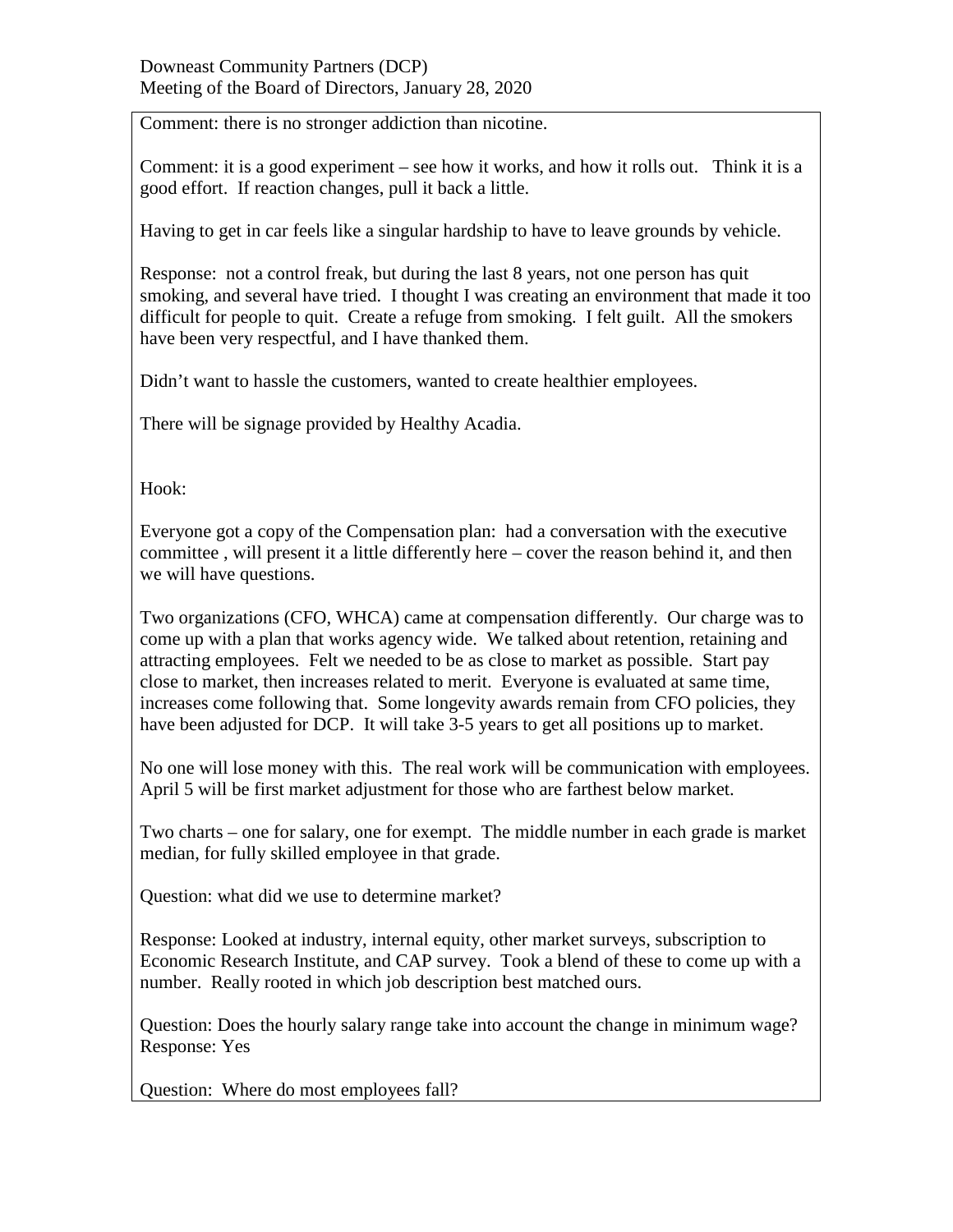Response: in grade A, B, C.

Question: so below living wage.

Response: yes. Some of this is driven by our contracts, HEAP is a good example, but it is true in many of our budgets.

Question: Are most of our contracts cost plus?

Response: We have a mix, from per unit, or constant amount. Head Start is a different type of contract from many of the other programs.

Would like to continue to grow with the contracts, which should support current operations, then find efficiencies to allow growth. Solar array is an example.

Hook: In 2019 we hired 70 individuals, the market is in play all the time, being market valued will help with recruitment, and hopefully retention.

Question: Have we looked at it program by program to see where the gaps are?

Response: Just started this today, Stacy is working on it. Not easily identifiable, but we budgeted for an increase (3% this year) to help get people to market. If a division is at market they won't use it.

Comment: Worried that some divisions will lag.

Response: That will happen, clearly some are further from Market, but there will be challenges across programs. Should know more about this by February.

It will take 3-5 years to get everyone near market. Some contracts will restrict us – limitations on salaries, and other funding within that division will have to accommodate that.

Comment: This is amazing work… in an organization of this size, it's like turning an oil tanker.

Response: It has been a team effort. Not everyone is in agreement on this, but we have built consensus on this plan.

Question: Do you have criteria around merit increases?

Comment: Offer input that it might eliminate increases for folks who's performance might be impacted by poverty – especially those who are below living wage. Hard to put full bandwidth to performing well at work when you are struggling with basic needs.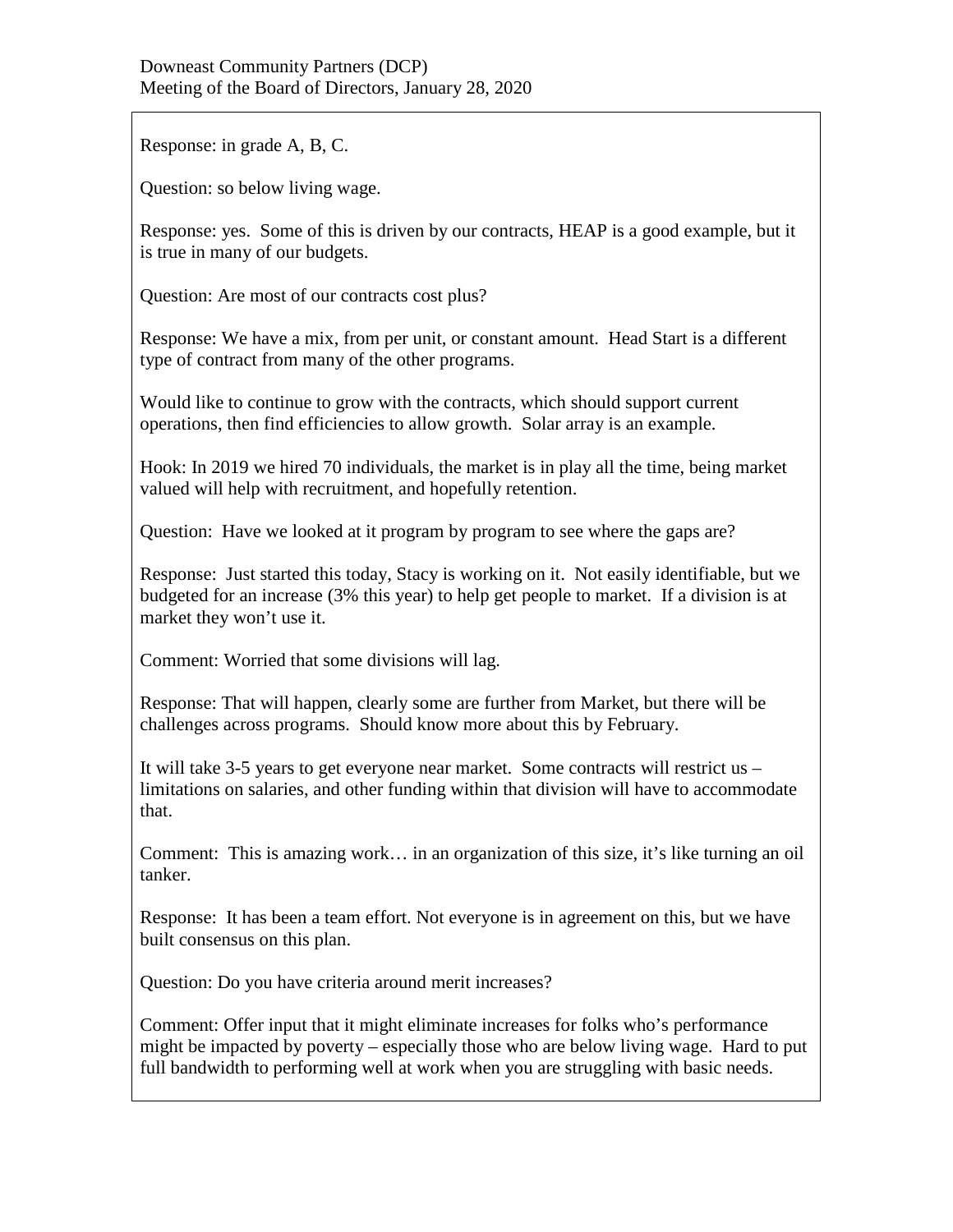Response: Division Directors are very aware of some of those issues, and bend over backward to be supportive and fair.

Question: First market adjustment in April – will that be targeted to lower paid or near market employees?

Response: Want to be true to a position as we can be. Treat them equitably, haven't fully talked about it, but look at people farthest from market, bring them up soonest. Someone who is 25% below market will see more of an increase than someone who is 10% below market.

Question: are we being asked to approve the numbers?

Response: you are being asked to approve the policy of the plan, and give us the framework to do the administrative work. If this is approved, won't be coming back to the board to approve numbers.

A**ction: Katie** made the motion to approve the updated policies. **Dorthea** seconded. **Motion passed.**

- 3. Resolved, to approve the use of the endowment income for the purposes listed below and to authorize the Finance Director to withdraw the following amounts from the unrestricted portion of the ECE Endowment Fund for the purpose of funding the Early Childhood Childcare subsidies and discounts at DCP for the Fiscal Year 2020.
	- a. \$20,000 to assist families eligible for the EEAF program which allows subsidies not only for families eligible for State subsidy, but for any family whose income is at or below 325% of federal poverty level.
	- b. \$5,000 to assist families with the cost of transporting their children to school by providing \$2 - \$5 per day for transportation
	- c. \$22,000 to allow the agency to continue the practice of using a sliding scale for childcare based on income.

**Discussion:** None

A**ction: Katie** to approve the use of the endowment as proposed. **Dorthea** seconded. **Motion passed.**

4. Resolved, to authorize the Finance Director to open a credit card account for Downeast Community Partners at Bank of America.

**Discussion:** We do get reward points, and we pay the balance in full each month. Had the account for ten years, need to get the cards to change from WHCA to DCP. Need a resolution from the board in order to do that.

A**ction: Charley** made the motion to authorize the Finance Director to open a credit card account for Downeast Community Partners at Bank of America. **Katie** seconded. **Motion passed.**

**5.** Resolved, to authorize the Finance Director to open an account at Hannaford for Downeast Community Partners.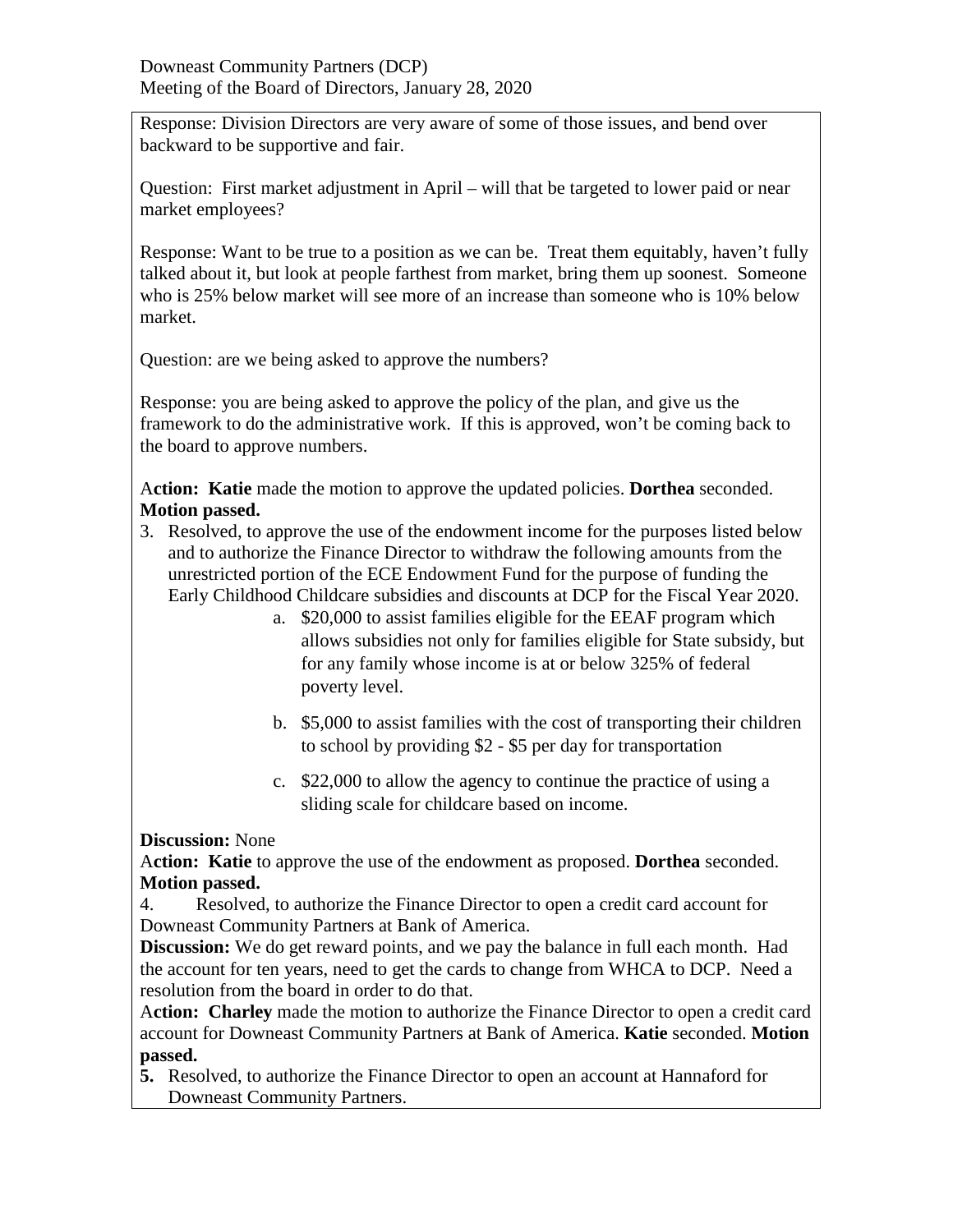**Discussion:** Similar to the last item, Hannaford is making changes to their system, and in order to open a new account, need a board resolution. A**ction: Katie** made the motion to authorize the Finance Director to open an account at Hannaford for Downeast Community Partners. **Barbara** seconded. **Motion passed.** IV Reports 1. Development Committee – Barbara Clark Since Anne is here, please look at the grant report and the income for the last two months, Anne and Sarah have worked hard to raise funding. SEED is underway, many staff are out attending meetings to request funding. Anne already spoke about the raffle. Talked about cultivating large donors. Want a list of donors who give \$250 or more. Right now we get list of \$500 and up. Want to know who is primed to give. Had a healthy discussion about people not knowing what DCP is. Talked about how to publicize that, didn't come to any conclusions. Also talked about how to make people who need us know we are here. No conclusions drawn. Targeted annual appeal letters – THAW, FC, At Home, Everybody Eats, send their own annual appeals. Also talked about donated goods, and how to increase those. 2. Executive Directors Report– Mark Green Did end up getting two bids for renovations to proposed recovery home in Machias. Low bid was \$156,000, near the amount ME Housing authorized. Got ME Housing the additional info they requested. Appears to be going well. Also, Healthy Acadia has hired a house manager – thought it would be a hurdle, but excited to have this done. Hope to have bid accepted by next week. Contractor said he would have work done by end of May. Anxiously awaiting results of MCH proposal. Submitted Dec 4, haven't heard a thing. Did get \$35,000 grant last fall to establish a Whole Family program in Bucksport. Currently advertising and hope to have it up and running in March.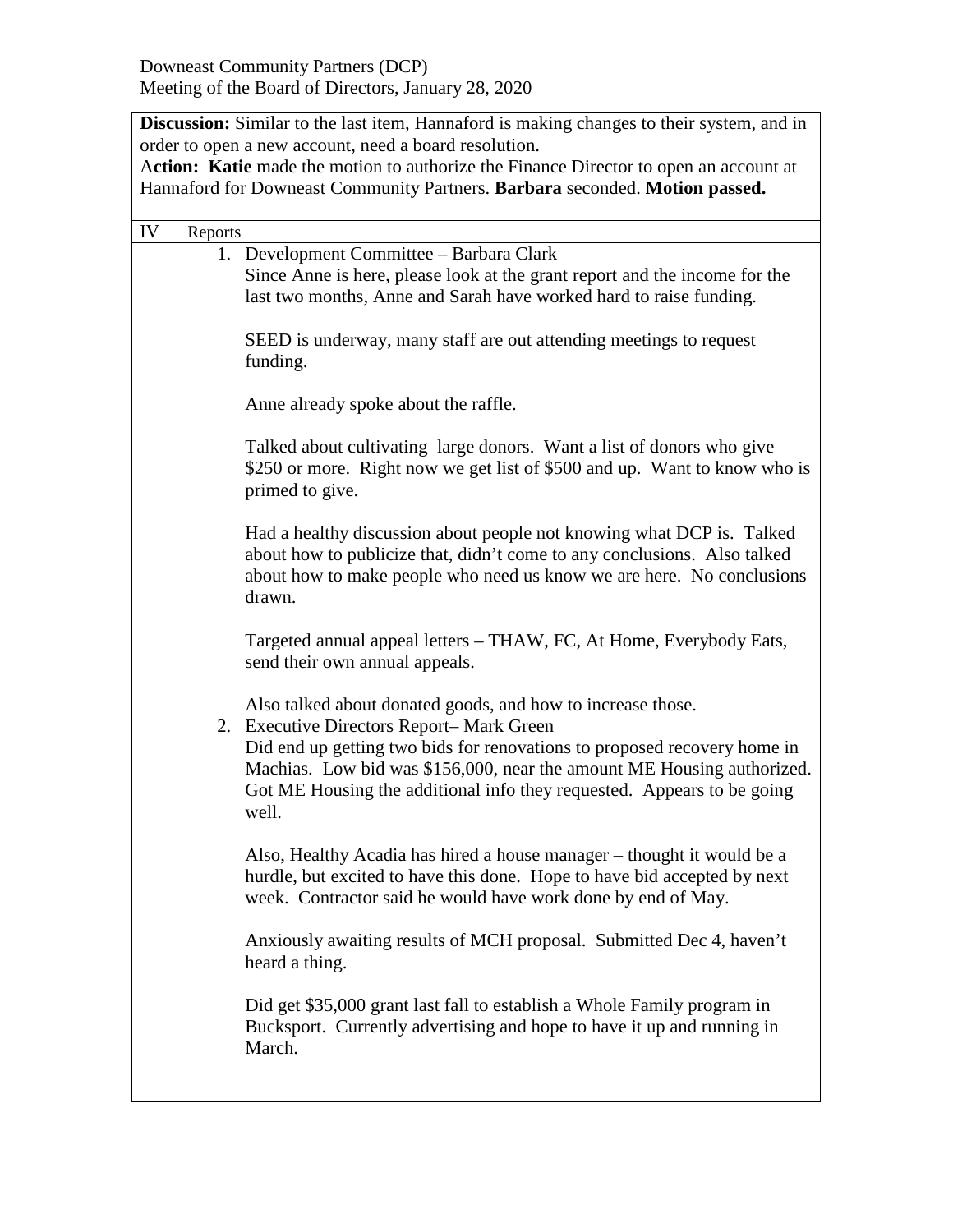Comment: Charley will be heading to ACAP and would like to talk about how to support Bucksport Whole Family project.

- 3. Finance Directors Report Kevin Bean
- Finance committee met on Thursday, reviewed  $1<sup>st</sup>$  quarter results. Audit is a bit behind, due to AP bookkeeper leaving and Auditor falling and breaking his arm, deadline is June – needs to be approved by the board no later than the May meeting.

John will hit on red flags from Finance Committee meeting. Two programs run heavily in the red – child care and Friendship Cottage. Always put the money into Friendship Cottage, carried the program for quite a few years, stands to lose about \$100,000 this year. We want to have a program analysis to get the nuts and bolts figured out, the board has to decide where we want to go for this. This is \$24,000 a month, that is substantial. We have to have good reason to spend the money to support to programs that are losing so much. No one here wants to close programs. Possible options for Friendship Cottage would be to relocate, maybe to Ellsworth, closer to larger population. This deficit needs to be addressed. Been number of years, we have to do something. People need to be thinking about it. Directors are good folk, want to modify programs so they cover costs.

CSBG 30K, depreciation, 25K, rest is operations loss.

Friendship Cottage should serve a minimum of 12 people a day. We have struggled to keep numbers up, nature of the business. We have cut staff, done fundraising, recruited all the time. We could live with \$25k, but 70K out of CSBG is a problem. We should look at how we do it, and is there a better way to do this? If not, we have to decide if we want to keep it going or close it.

Same is true of child care in a different way. Staffing was an issue. We could get the children, but didn't have staff, we are fully staffed now. If there is a light at the end of the tunnel, that is a different picture.

Best thing would be to modify the program to entice more clientele. How unique is the Friendship Cottage program within the state of Maine. If there are programs elsewhere, have we made a comparison about how they operate versus how we operate?

*Response from Anne Ossanna: Every quarterly meeting of Adult Day programs this is a topic. Every program is losing money. We are standalone, which makes it more challenging, have to have our own cooks, CRMAs, etc. We are deficiency free, we are a model in the state. A program recently closed.*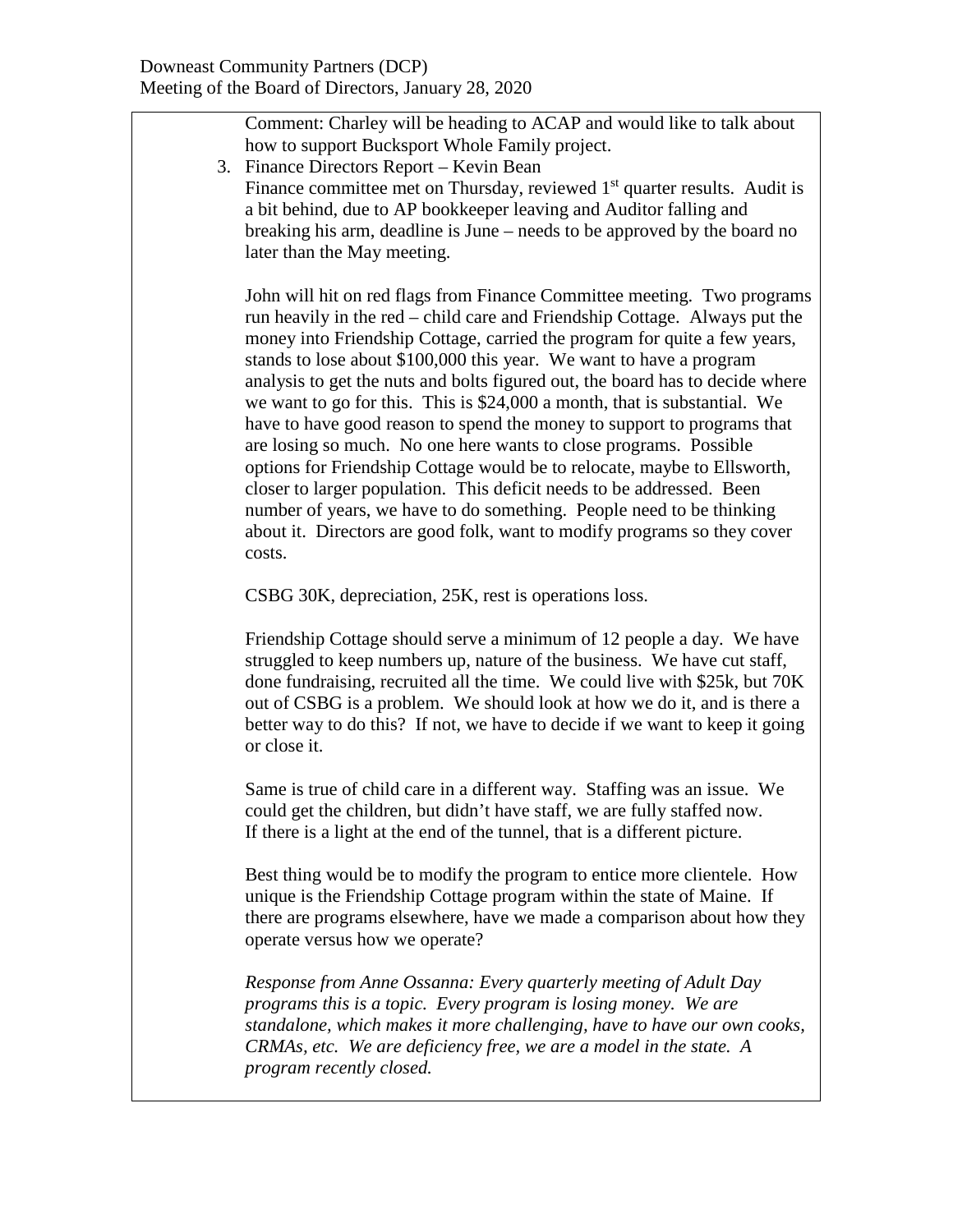Looking at options, one is moving to Avery Lane, which has challenges. Also, approaching Parker Ridge, the Y in Blue Hill.

Going to be doing in-depth analysis to see what are the costs of the program.

*AO: There is an adult day program in Ellsworth that is barely hanging on, with donated space. Only serve 4-6 participants, not open every day.*

*Moving it off the peninsula might not sit well with the donors.*

Have you looked at changing scale? Maybe it is just too small?

Given all we talked about tonight, we have to look internally at our strengths and weaknesses, externally at threats and opportunities. Going to have to make a lot of decisions as a new organizations.

Comment: Always hear that Maine is an aging state. The fact that this program is struggling is a puzzle. Has anyone really analyzed the concept of the program. Is there a deficiency in the concept of the program that this aging population is not flooding the doors. Seems to be a disconnect.

Comment: we use the term static on these populations. On one hand, small children, and on the other aging. There is no stasis in either population. Those who are aging can change very quickly.

We can't choose at Friendship Cottage who can come and who can't. Most participants receive benefits from DCP. They are not well established retirees that have flooded Maine, they are people in need, who have working caregivers. They are funded by programs that have not raised reimbursement rates. People who can afford the higher rates will not come to Friendship Cottage, they want to stay at home with their own people. Parker Ridge is a viable idea.

Co-locating the service with other programs and facilities within another entity is a good idea. Where on the peninsula are these services? Disabled? Children? Seniors? Do we go there, or invite them in?

We do need to look at an analysis of these programs, and come back to Finance committee in February.

We are a good board with good minds, the whole board needs to work on this.

Kevin – that was bulk of the Finance committee discussion.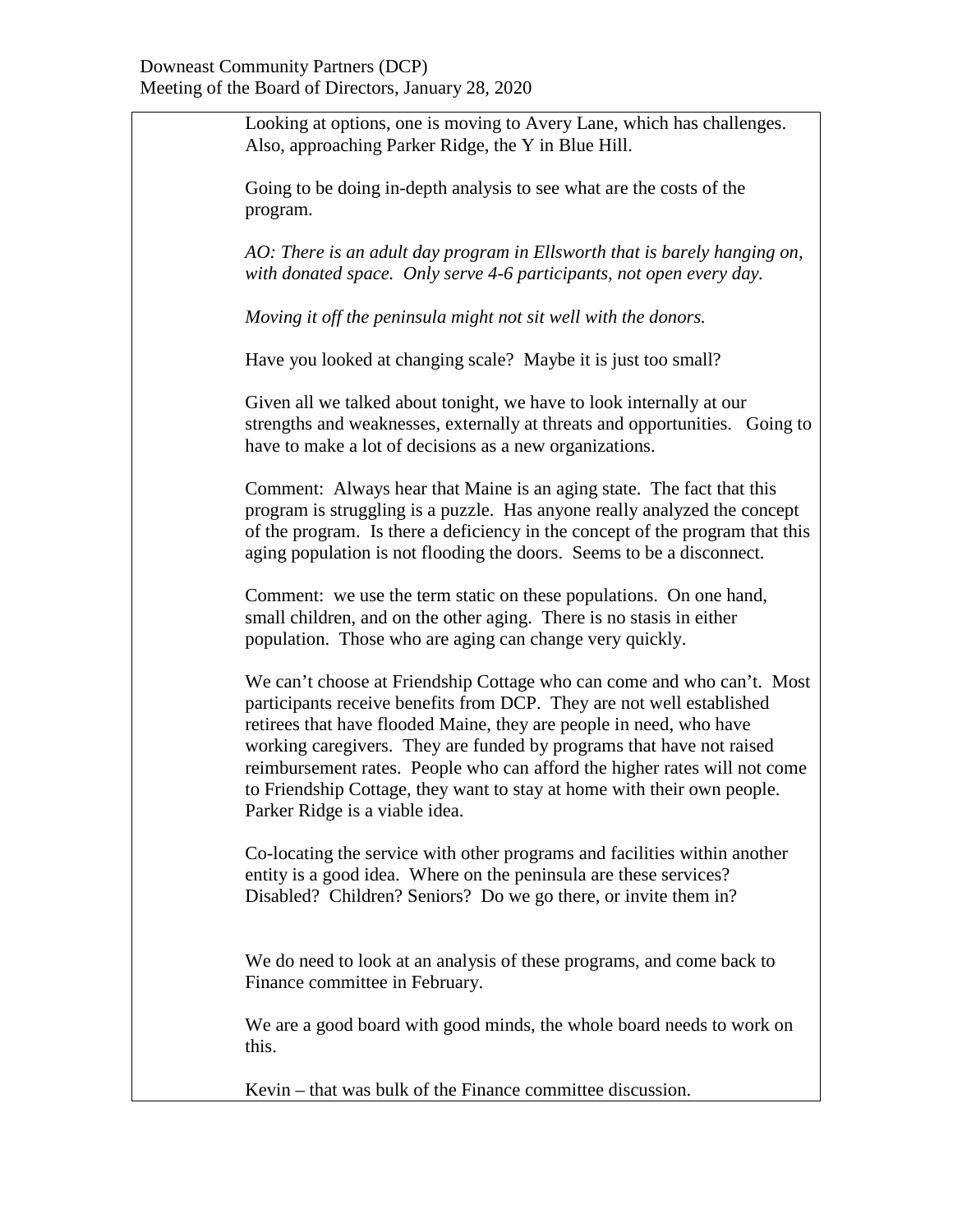$\mathsf I$ 

| Respectfully submitted, Sarah Nugent, Manager, Communications and Resource Development                                                                                                                             |                                                                                                                                                                                                                         |                          |  |  |
|--------------------------------------------------------------------------------------------------------------------------------------------------------------------------------------------------------------------|-------------------------------------------------------------------------------------------------------------------------------------------------------------------------------------------------------------------------|--------------------------|--|--|
| $7:12 \text{ pm}$                                                                                                                                                                                                  |                                                                                                                                                                                                                         | adjourn.                 |  |  |
| <b>Business meeting adjourned at</b>                                                                                                                                                                               |                                                                                                                                                                                                                         | Katie made the motion to |  |  |
| and processed in a timely manner.                                                                                                                                                                                  |                                                                                                                                                                                                                         |                          |  |  |
| meeting to explain more about the process and what we do to get people in                                                                                                                                          |                                                                                                                                                                                                                         |                          |  |  |
| Much discussion about HEAP process. Lee Hardison will come to next                                                                                                                                                 |                                                                                                                                                                                                                         |                          |  |  |
| Other: Can we get people HEAP certified before February, March, and April.                                                                                                                                         |                                                                                                                                                                                                                         |                          |  |  |
| Mark tries to go to meetings, really dynamic group right now, best group he<br>has seen so far.                                                                                                                    |                                                                                                                                                                                                                         |                          |  |  |
| 5. Parent Policy Council Minutes from 12/18/19 and 1/15/20<br>Included in packet                                                                                                                                   |                                                                                                                                                                                                                         |                          |  |  |
| Distributed two Information Memos: Head Start and Early Head Start<br>Eligibility for Children in Kinship Care, and Accounting Simplification for<br>Head Start and Early Head Start Operations and Service Funds. |                                                                                                                                                                                                                         |                          |  |  |
|                                                                                                                                                                                                                    | 4. Head Start Director's Report - Melissa Mattes<br>Report is in the packet, let me know if any questions.                                                                                                              |                          |  |  |
| closing ahead of storms.                                                                                                                                                                                           | Total deficit is \$65,000, doing OK, transportation doing<br>better this time of year compared to last. Logisitcare still causing trouble,                                                                              |                          |  |  |
| expected this time of year.                                                                                                                                                                                        | Cash is down a bit, benefitted from some grants came in, cash doing well in<br>those areas. Kept revenues up at the moment, but expenses are also up, as                                                                |                          |  |  |
|                                                                                                                                                                                                                    | Rest of agency doing well, seed is almost halfway to what we budgeted. At<br>Home had a good month of donations, have a couple of thousand dollars in<br>a contract we thought it was done. Energy Services doing well. |                          |  |  |
| set us behind 2-3 months.                                                                                                                                                                                          | Within the childcare, we are looking at revenues, they are down.<br>Reopening the classroom in December, still building up steam to get it full,                                                                        |                          |  |  |

Join Zoom Meeting Information <https://zoom.us/j/199366788>

Meeting ID: 199 366 788 One tap mobile +16465588656,,199366788# US (New York)